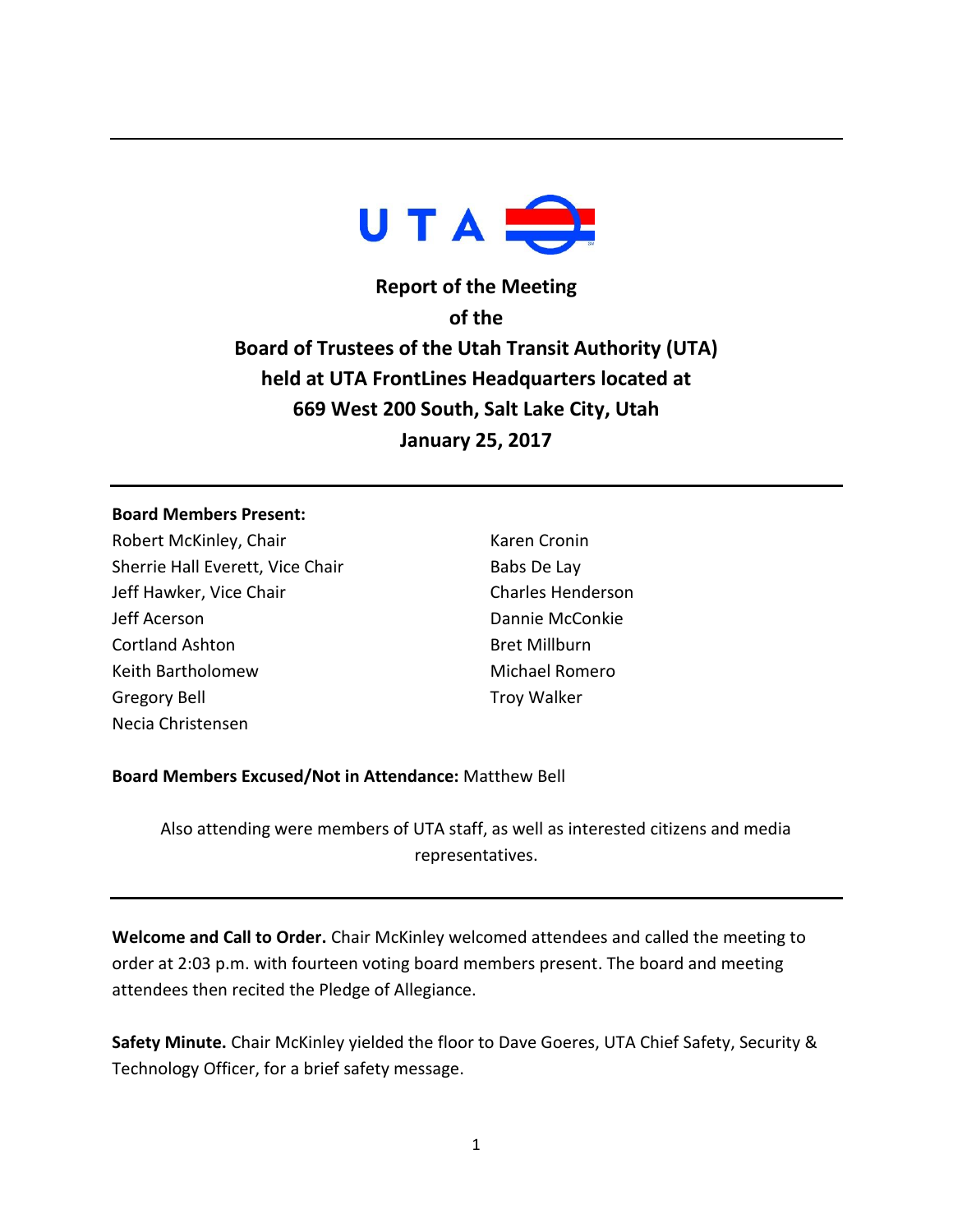**Swearing in of Chief Internal Auditor.** The oath of office was administered to Riana de Villiers by Rebecca Cruz, UTA Board of Trustees Support Manager.

# **Resolution: R2017-01-01: Naming of Johnny Anderson to the UTA Honor Roll**

**Presentation of Item.** Jerry Benson, UTA President/CEO, outlined contributions former state Representative Johnny Anderson made to transportation infrastructure in Utah, including the passage of HB362.

**Public Input.** In-person comment was given by Andrew Gruber and Muriel Xochimitl (representing the Wasatch Front Regional Council); Abby Osborne and Michael Parker (representing the Salt Lake Chamber); Carlos Braceras (representing the Utah Department of Transportation); and George Chapman. No public comments were received online relative to this resolution.

**Board Discussion and Decision/Action.** A motion to approve the resolution was made by Trustee Greg Bell and seconded by Trustee McConkie. The motion carried by unanimous consent with fourteen aye votes. Following the vote, Mr. Anderson made brief remarks. He was publicly commended by Trustees Greg Bell, McConkie, Millburn, and Christensen.

**General Public Comment Period.** In-person public comment was given by Tammi Diaz, Mayor Toby Mileski, Claudia Johnson, and George Chapman.

**President/CEO Report.** Jerry Benson, UTA President/CEO, delivered his monthly report to the board which included:

- Capitol Connector service
- Award of the \$75 million grant on the Provo-Orem bus rapid transit project
- Employee highlights of Chief Fred Ross, Jennifer McGrath, and Amy Cornell-Titcomb
- New wayfinding signage
- Improvements in communicating snow routing

**Items for Consent.** Consent items were comprised of the following:

- Approval of December 14, 2016 Meeting Report
- Monthly Financial Reports for November 2016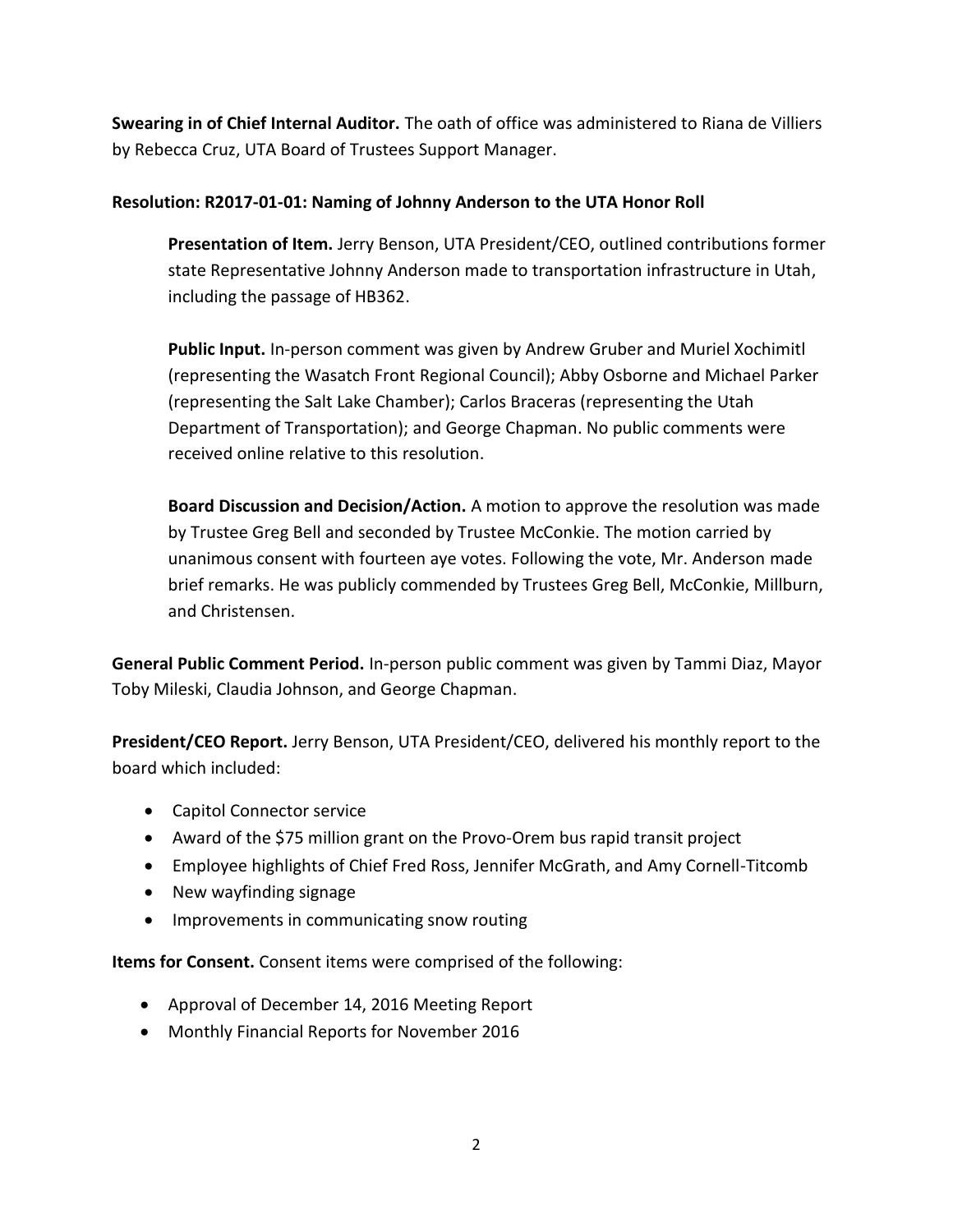A motion to approve the consent items was made by Trustee Henderson and seconded by Trustee Romero. The motion carried by majority consent with one abstention from Trustee De Lay.

### **Presentations/Informational Items.**

**Community Engagement and Communications Update.** Nichol Bourdeaux, UTA Vice President of External Affairs, introduced Siobhan Locke from the Langdon Group. Ms. Locke delivered a presentation on UTA's community relations plan, outlining the goals and process. Trustee Bartholomew expressed support for the plan. Trustee Henderson suggested the plan include a way to communicate responses, actions, and results to customers.

**Legislative Update.** Matt Sibul, UTA Government Relations Director, gave a brief update on the agency's legislative strategy, which includes communicating one-on-one with elected officials, showing the value of transit, discussing the implementation of Proposition 1, looking at how transit affects redevelopment opportunities, and forming partnerships to address bigger issues. Discussion ensued. Questions were posed by the board and answered by Mr. Sibul. Trustee Ashton suggested the board have a formal process to support or oppose legislation, perhaps using the Executive Committee as a decision-making body. Vice Chair Everett suggested sending out legislative alerts to the board via email. Chair McKinley suggested the issue of board positions on legislation be a topic at the next Stakeholder Relations Committee meeting. Trustee Henderson suggested a daily email outlining the legislative plan for the day. Trustee Cronin suggested email alerts in addition to a daily email. Trustee De Lay suggested that all UTA board members and staff at the Capitol wear name tags. Mr. Benson clarified that the document the board currently receives each day is a draft working document and that no formal, public position will be taken on any legislation without board approval.

**Closed Session.** Chair McKinley indicated there were matters to be discussed in closed session relative to litigation, personnel, and real property. A motion to move into closed session was made by Trustee McConkie and seconded by Trustee Christensen. The motion carried by unanimous consent and the board moved into closed session at 3:28 p.m.

Trustee Bartholomew left the meeting during closed session at 3:55 p.m.